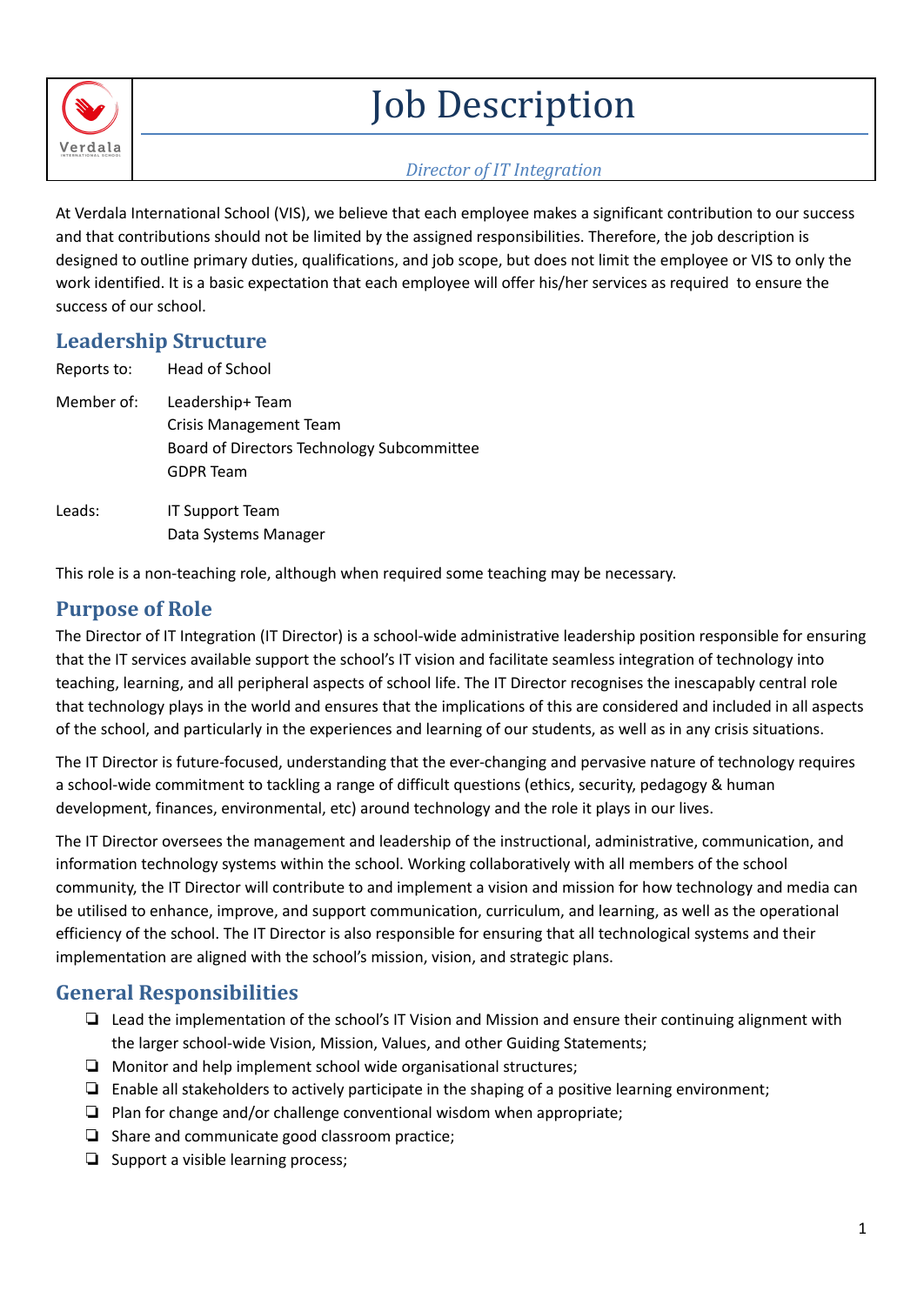

# Job Description

#### *Director of IT Integration*

- ❏ Ensure that technology systems support the the unique characteristics of each programme, as well as those of VIS;
- ❏ Implement school wide policies, rules and regulations, suggesting modifications when necessary;
- ❏ Promote intercultural and international awareness and mindfulness;
- ❏ Encourage a positive community ethos and a sense of belonging;
- ❏ Act in a manner that is exemplary for all others with respect to the Professional Code of Conduct for all staff members at VIS;

## **Specific Duties and Responsibilities**

- ❏ Provide overall leadership, management, and direction of all information technology (IT) services within the context of the school's educational vision and mission;
- ❏ Provide strategic leadership and guidance to the IT Support team and the Data Systems Manager;
- ❏ Facilitate and inspire ambitious educational change and the development of a school that meets the needs of 21st century learners;
- ❏ Ensure an appropriate focus on security within networking systems, teaching and learning, and general operations, in accordance with the EU GDPR and appropriate technology-related professional standards;
- ❏ Ensure a "single source of truth" approach to data management and ensure systems are in place to facilitate and maintain this approach;
- ❏ Communicate technology-related activities in a timely manner to all stakeholders;
- ❏ Prepare reports where necessary or required to inform stakeholders regarding technology-related activities;
- ❏ Ensure that all systems used with and by students are appropriately configured and managed.
- ❏ Be an active participant on relevant leadership committees to implement strategic initiatives in conjunction with the Leadership Team;
- ❏ In conjunction with Programme Coordinators and other curriculum leaders; coordinate the design, implementation and integration of instructional technology within the PreK-12 curriculum;
- ❏ Lead the implementation of the teaching of digital literacy skills throughout the curriculum;
- ❏ Supervise and direct the development of school-wide user protocols;
- ❏ In alignment with the schools guiding statements and strategic planning; create, lead and fully facilitate a short, medium, and long-term educational and financial plan for the meaningful integration of technology into teaching and learning, thus allowing proper response time for funding needs;
- ❏ Monitor technology budgets and expenditure for the purpose of ensuring that effective use is made of funds and to justify requests for increases in funding where necessary;
- ❏ Develop and maintain replacement and maintenance cycles for IT infrastructure to ensure this remains fit for purpose and evolves over time.
- ❏ Support Crisis Management requirements
- ❏ Ensure Distance Learning options are available and promoted as and where appropriate
- ❏ Manage Board election/AGM online requirements

### **Desirable Skills and Experience**

- $\Box$  Familiarity with G-Workspace tools, including advanced spreadsheet skills, and ideally, experience as a Google Administrator;
- $\Box$  Coding experience, ideally Google Apps Manager/Javascript/Python;
- Google Apps Manager: